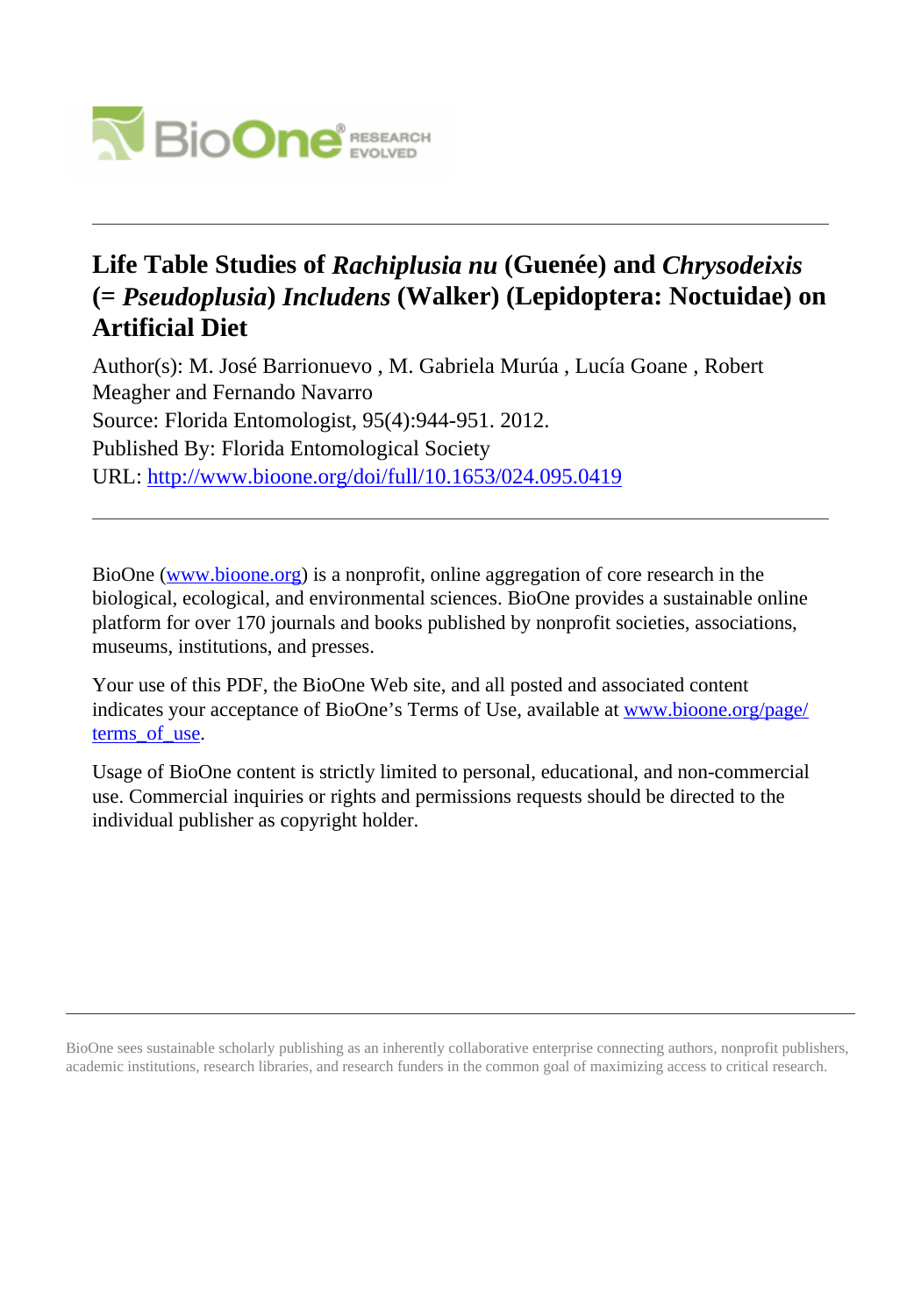## LIFE TABLE STUDIES OF *RACHIPLUSIA NU* (GUENÉE) AND *CHRYSODEIXIS* (= *PSEUDOPLUSIA*) *INCLUDENS* (WALKER) (LEPIDOPTERA: NOCTUIDAE) ON ARTIFICIAL DIET

M. JOSÉ BARRIONUEVO<sup>1</sup>, M. GABRIELA MURÚA<sup>2, 3,\*</sup>, LUCÍA GOANE<sup>2</sup> ROBERT MEAGHER<sup>4</sup> AND FERNANDO NAVARRO<sup>1,3</sup> 1 Instituto Superior de Entomología "Dr. Abraham Willink", Miguel Lillo 205, 4000, San Miguel de Tucumán, Tucumán, Argentina

2 Estación Experimental Agroindustrial Obispo Colombres, Sección Zoología Agrícola, Las Talitas, Tucumán Argentina

3 Consejo Nacional de Investigaciones Científicas y Técnicas (CONICET), Argentina

4 Center for Medical, Agricultural and Veterinary Entomology, USDA-ARS, Gainesville, FL 32611, USA

\*Corresponding author; E-mail: gmurua@eeaoc.org.ar

## ABSTRACT

*Rachiplusia nu* (Guenée) and *Chrysodeixis* (= *Pseudoplusia*) *includens* (Walker) (Lepidoptera: Noctuidae) are 2 economically important species in soybean in northern Argentina. Life cycle, reproductive and population parameters of *R. nu* and *C. includens* reared on artificial diet were determined under controlled environmental conditions. Fecundity increased from d 2 to 3 with values of 67.6 eggs per female for *R. nu* and 75.7 eggs for *C. includens*. An average of 79.9% (*R. nu*) and 74.4% (*C. includen*s) of individuals reached the larval stage and 71.1% (*R. nu*) and 71.4% (*C. includen*s) of individuals reached the adult stage. The life expectancy (*ex*) curve showed 4 and 3 periods of mortality. The survivorship curves of the 2 species resembled the theoretical type I. Life table analysis determined that *R. nu* and *C. includen*s have the potential to quickly increase their populations under controlled rearing conditions. These results provide important information that will be used to improve artificial rearing procedures contributing with biological studies towards to develop management programs of both species.

Key Words: loopers species, soybean pests, life cycle, reproductive and population parameters

## RESUMEN

*Rachiplusia nu* (Guenée) y *Chrysodeixis* (= *Pseudoplusia*) *includens* (Walker) (Lepidoptera: Noctuidae) son dos especies de importancia económica de la soja en el noroeste argentino. Se determinaron parámetros del ciclo de vida, reproductivos y poblacionales de *R. nu* y *C. includens* criadas en dieta artificial bajo condiciones ambientales controladas. La fecundidad incrementó entre el segundo y tercer día con valores de 67,6 por hembra para *R. nu* y 75,7 huevos para *C. includens*. Un promedio de 71,1% (*R. nu*) y 71,4% (*C. includen*s) de individuos alcanzaron el estado adulto y la curva de expectativa de vida (*ex*) mostró cuatro y tres períodos de mortalidad. La curva de supervivencia de las dos especies fue comparable a la Curva de Tipo I. El análisis de tabla de vida reveló que *R. nu* y *C. includen*s tienen el potencial de incrementar rápidamente su población bajo condiciones controladas de cría. Estos resultados proporcionan información importante que podrá ser utilizada para mejorar los procedimientos de cría artificial contribuyendo con estudios biológicos orientados a desarrollar programas de manejo de ambas especies.

Palabras Clave: especies de oruga, plagas de la soja, ciclo de vida, parámetros poblacionales y reproductivos

*Rachiplusia nu* (Guenée) and *Chrysodeixis* (= *Pseudoplusia*) *includens* (Walker) usually known as semi-loopers or measuring worms (Eichlin & Cunningham 1978; Lafontaine & Poole 1991) are 2 species within the subfamily Plusiinae (Lepidoptera: Noctuidae) which are economically

important pest. Larvae of these species feed on several high value crops including aromatic and oleraceous plants, plus many field and vegetable crops such as sunflower (*Helianthus annus* L.), soybean (*Glycine max* (L.) Merrill), alfalfa (*Medicago sativa* L.), cotton (*Gossypium hirsutum* L.),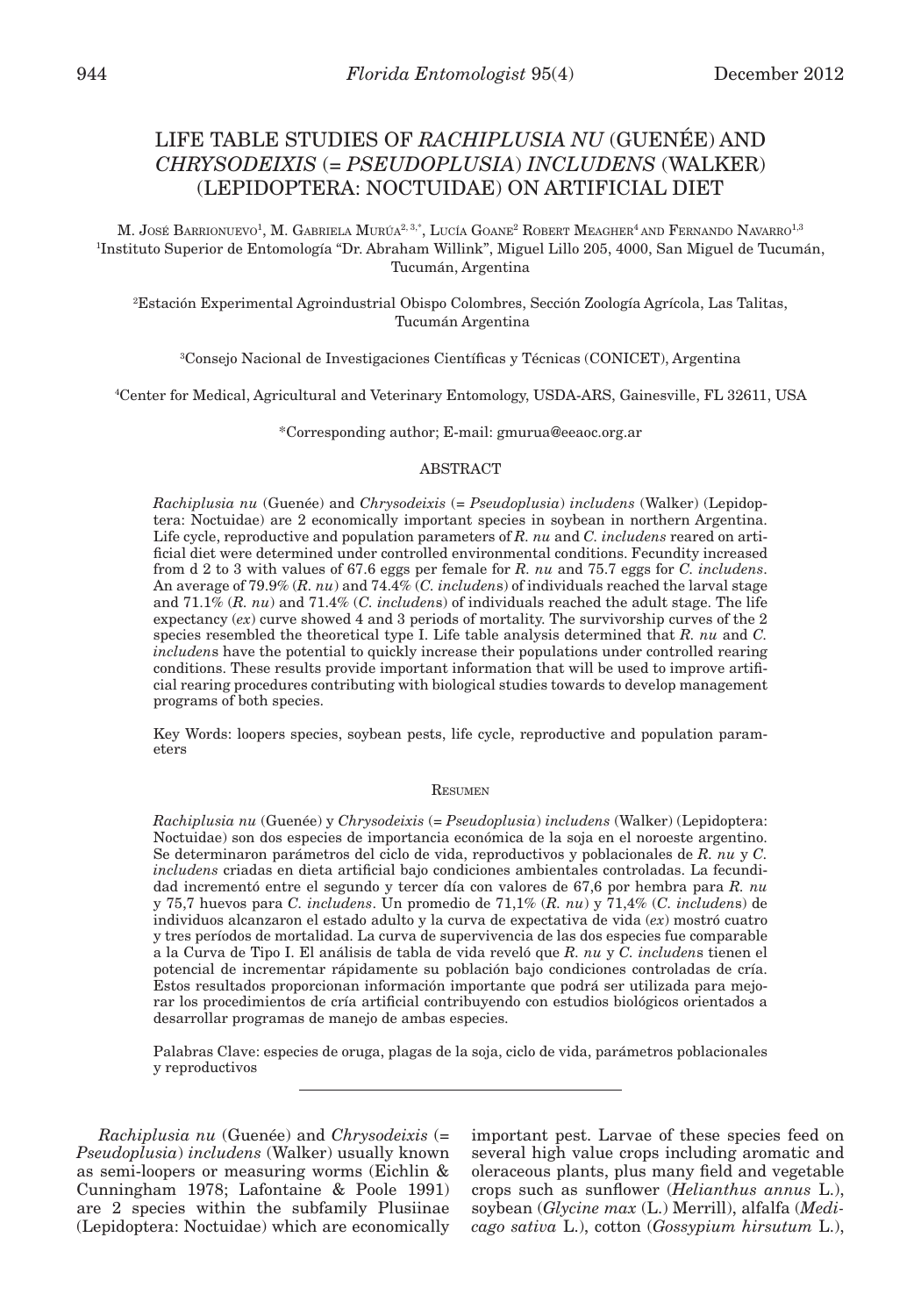bean (*Phaselous vulgaris* L.), flax (*Linum usitatissimum* L.), and tobacco (*Nicotiana tabacum* L.) (Artigas 1994; Betancourt & Scatoni 2006; Pastrana 2004; Pastrana et al. 2004; Pereyra 1995; Pereyra 1998; Sanchez & Pereyra 1995; Navarro et al. 2009).

While *C. includens* is widely distributed in the Western Hemisphere and is one of the most destructive insect pests of soybean in the southern United States (Betancourt & Scatoni 2006; Kitching & Rawlins 1987; Jost & Pitre 2002; Navarro et al. 2009), *R. nu* is a major defoliator restricted to South America (southern Brazil, Paraguay, Bolivia, Argentina, Chile, and Uruguay). During the last few yr, both species have emerged as major soybean pests in Argentina due to high levels of defoliation resulting in loss of photosynthetic area. One individual of *R. nu* can consume up to 100 cm2 of soybean leaves whereas *C. includens* averages between 80 and 200 cm<sup>2</sup> (Pereyra 1994; Navarro et al. 2009; Casmuz et al. 2009; De Freitas et al. 2011). Given that soybean has become the most important cultivated crop in Argentina, reaching over 18 million ha planted with an average production of 30 million tons per year (Devani et al. 2006), the occurrence of both species inflict significant losses in the region.

Although various aspects of taxonomy, bioecology, crop damage, chemical control, natural enemies, host plants, attractiveness of floral odorant compounds, and oviposition preference for these species have been studied in different countries of America (Ruffinelli 1942; Angulo & Weigert 1975; Eichlin & Cunningham 1978; Rizzo & Saini 1990; Lafontaine & Poole 1991; Portillo et al. 1993; Igarzábal et al. 1994; Pereyra 1995; Luna & Greco 1998; Jost & Pitre 2002; Fichetti 2003; Pastrana 2004; Pastrana et al. 2004; Pogue 2005; Meagher & Landolt 2008; Navarro et al. 2009; Barrionuevo 2011), few studies about several specific parameters of the life cycle, especially in a controlled environment, were made. Life tables are powerful tools for analyzing and understanding the impact of abiotic factors on larval growth and survival on meridic diet, reproduction, and population rate of increase (Sandhu et al. 2010). In order to contribute to future studies regarding management strategies such as insecticide and *Bacillus thuringiensis* (Bt) susceptibility, the objective of this study was to provide information on life cycle, reproductive parameters of *R. nu* and *C. includens* reared on an artificial diet.

## MATERIAL AND METHODS

## Insect Collections

Adults of *R. nu* and *C. includens* were collected from Dec 2008 to Feb 2009 with a light trap in a commercial soybean field in La Virginia, Tucumán Province, Argentina. Collected adults were placed in wooden cages with metal mesh (30 × 30 cm) and transported to the laboratory. The adults were placed in chambers under controlled conditions ( $27 \pm 2$  °C, 70-75% RH, photoperiod 14:10 h L:D) to initiate the experimental colonies. Same insects from each species were deposited as voucher specimens in the collection of Instituto Fundación Miguel Lillo (IFML), Tucumán, Argentina.

## Insect Rearing

From adult collected in the commercial soybean field, ten couples of each species were randomly selected to establish the experimental colony for each species. The couples were separately maintained in cylindrical polyethylene-terephthalate oviposition cages (25 cm high and 10 cm diam). For ventilation, the top of each cage was covered with a nylon mesh cloth. Adults were fed a 10% honey solution placed in 5 mL glass containers with a hydrophilic cotton pad. The glass containers were replaced daily. Eggs were collected daily with a moistened brush and deposited individually in Petri dishes lined with moistened filter paper. First instar larvae were placed individually in Petri dishes containing artificial diet that included bean flour (Grandiet®, Buenos Aires, Argentina), wheat germ (Grandiet®, Buenos Aires, Argentina), brewer's yeast (Calsa®, Tucumán, Argentina), vitamin C (Anedra®, Buenos Aires, Argentina), sorbic acid (Anedra®, Buenos Aires, Argentina), and methylparaben (Todo Droga®, Córdoba, Argentina) (Osores et al. 1982). This diet has largely been used to rear other polyphagous lepidopteran species as *Spodoptera frugiperda* and *Diatraea saccharalis* (Murúa et al. 2003; 2008; Prieto et al. 2008). Diet was replaced every 2 d and Petri dishes were lined with moistened filter paper to prevent desiccation and to allow the formation of the pupal chamber (Shourt & Sparks 1981; Navarro et al. 2009*;* Igarzabal et al. 2011). Pupae were then kept individually in 100 mL glass containers on filter paper moistened daily until adult emergence. After establishing the colony for each species, individuals from the 2nd to the 5th generation were used. Three groups of approximately 160 eggs of each species (total of 513 eggs of *R. nu* and 476 for *C. includens*) were used to analyze life cycle duration and sex proportion. Furthermore, a survival analysis was performed for these individuals. From the adults obtained, a set of 45 females for each species were randomly selected to determine longevity, reproductive and population parameters.

#### Biological Parameters

Development and survivorship of the different stages (egg, larvae instars, pupa and adult) and the resulting sex ratio were recorded. Larvae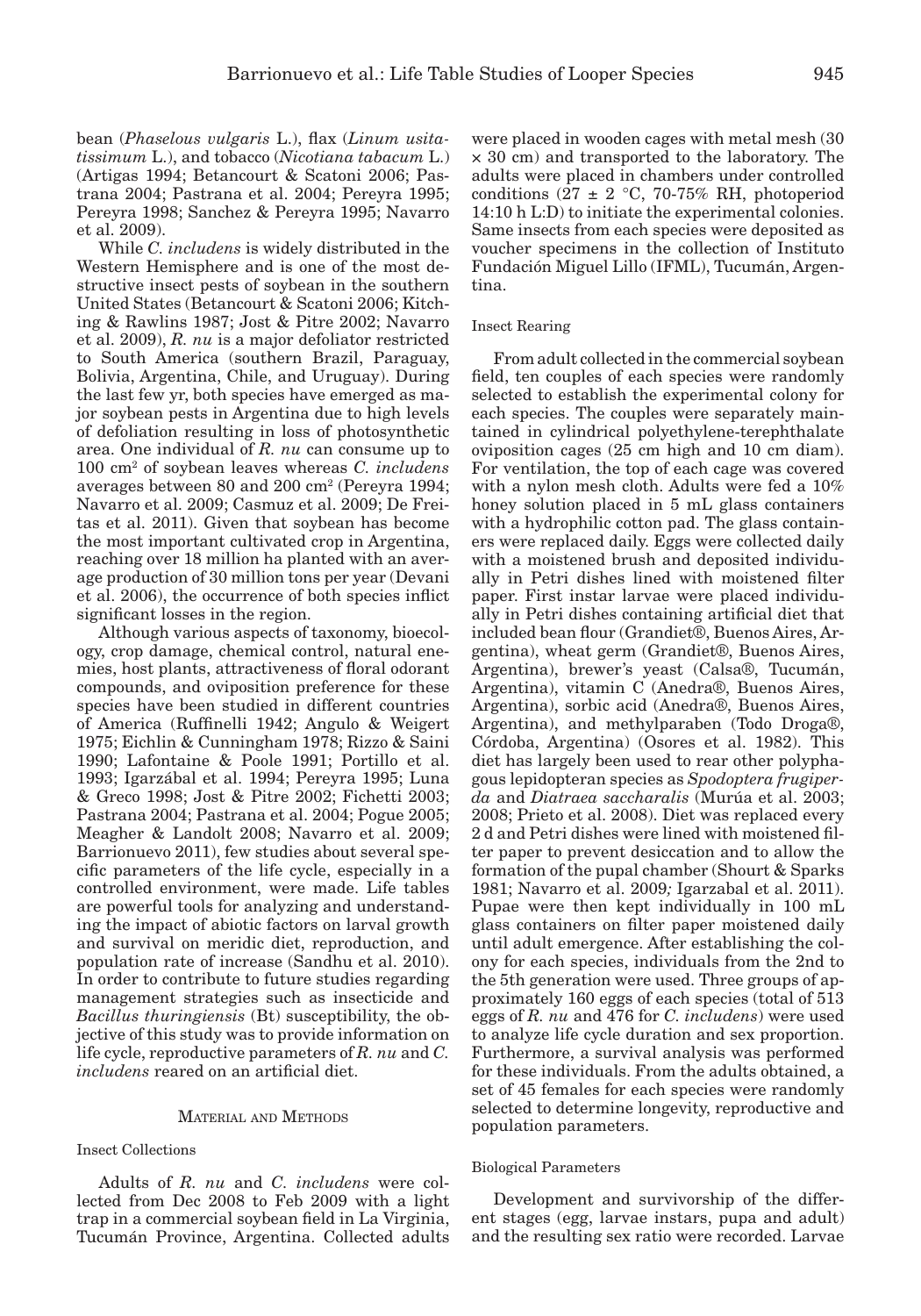were checked daily to determine the transition (molt) to the next instar by visual observation of the cephalic capsules or mortality. Pupae were sexed according to the methodology described by Angulo & Weigert (1975).

## Reproductive Parameters

The oviposition period, total fecundity (number of eggs deposited by a female during her entire life period) and total fertility (percentage of eggs hatching) were estimated for each of the 45 females mentioned before. Each female represented a replicate. One virgin female and one virgin male (less than 24 h old) were paired in the cylindrical oviposition cages described above. Moths were maintained in their cages until the female died. Daily mortality and oviposition were recorded. Eggs collected per female were deposited individually in Petri dishes and total fertility was calculated.

Age-specific female survival (*l* , percentage of females alive at specific age  $x$ ) and age-specific fecundity ( $m_x$ , number of female offspring produced by females at age *x*) were determined. These parameters were recorded for each d (*x*) the females were alive.

## Life Tables

To construct life tables and to estimate population parameters of *R. nu* and C. *includens*, agespecific female survival  $(l<sub>x</sub>)$  and age-specific fecundity  $(m_x)$  obtained from the 45 females described above were used. The methodology described by Rabinovich (1978), Sedlacek et al. (1986), Carey (1993, 1995) and Bellows & Van Driesche (1999) were used. The net reproductive rate  $[(R_{\circ} = \sum_{x} (I_{x})$  $m_{x}$ ], time interval between generations [T=  $\sum (x l_{x})$  $m_x^2 / \sum (l_x m_x)$ , intrinsic rate of increase (r = ln Ro $\bar{\ell}$  T), population doubling time  $(DT= ln2/r)$  and finite rate of increase  $(\lambda = e^r)$  were estimated. Considering that both populations have overlapping generations, time interval between generations (T) was interpreted as the age at which, if all the reproductive effort was concentrated on female, the replacement rate would be the same that with the effort shared among several ages.

The survival analysis was performed following the methodology described by Rabinovich (1978) and Carey (1993, 1995).

## Data Analysis

Duration of each stage, reproductive and population parameters between *R. nu* and *C. includens* were compared by a T test  $(P < 0.05)$ . All data were analyzed with InfoStat (2006).

## **RESULTS**

## Biological and Reproductive Parameters

The egg stage duration for *R. nu* ranged from 2 to 5 d  $(3.48 \pm 0.02)$ . This species had 6 larval instars and the duration of the larval stage was  $25.3 \pm 0.11$  d. First and sixth instars had the longest duration. Duration of the pupal stage was  $9.9 \pm 0.06$  d, while adult lived for  $8.31 \pm 0.11$  d. Of the 365 individuals that reached the adult stage, 215 were females resulting in a female-biased sex ratio (1.43:1) (Table 1). Considering the duration of different stages, the life cycle (egg to adult) of *R. nu* lasted 39 d.

The oviposition period was  $4.9 \pm 0.13$  d ( $N = 45$ ) and during this period a female laid an average of  $433.7 \pm 11.67$  eggs ( $N = 45$ ), with a range of 184 to 613 eggs. Total fertility was  $93.6 \pm 0.79\%$  and ranged from 71.92 ± 99.27%.

| TABLE 1. AVERAGE DURATION IN DAYS (MEAN $\pm$ Se) of the egg, larval (L1 - L6), and pupal stages, and adult longevity and |
|---------------------------------------------------------------------------------------------------------------------------|
| SURVIVORSHIP (PERCENTAGE) OF RACHIPLUSIA NU AND CHRYSODEIXIS INCLUDENS REARED WITH ARTIFICIAL DIET AT $27 \pm$            |
| $2\degree$ C, 70-75% Rh and 14:10 H L:D. Three groups of approximately 200 individuals were used for each species.        |

| Life cycle stages    | Rachiplusia nu                         |                     | Chrysodeixis includens                 |                     |  |
|----------------------|----------------------------------------|---------------------|----------------------------------------|---------------------|--|
|                      | Duration                               | Survivorship $(\%)$ | Duration                               | Survivorship $(\%)$ |  |
| $_{L1}^{Egg}$        | $3.48 \pm 0.02$ a<br>$6.62 \pm 0.06$ a | 100.0<br>89.7       | $3.73 \pm 0.02$ b<br>$4.79 \pm 0.05$ b | 100.0<br>85.1       |  |
| L <sub>2</sub>       | $4.52 \pm 0.06$ a                      | 84.8                | $3.1 \pm 0.05$ b                       | 78.9                |  |
| L <sub>3</sub>       | $2.77 \pm 0.05$ a                      | 81.9                | $2.6 \pm 0.05$ h                       | 76.5                |  |
| L <sub>4</sub>       | $2.67 \pm 0.03$ a                      | 81.7                | $2.61 \pm 0.04$ a                      | 75.6                |  |
| L5                   | $2.8 \pm 0.05$ a                       | 81.1                | $3.88 \pm 0.06$ b                      | 74.6                |  |
| L <sub>6</sub>       | $5.84 \pm 0.08$ a                      | 81.1                | $6.33 \pm 0.06$ b                      | 74.4                |  |
| Overall larval stage | $25.34 \pm 0.11$ a                     | 79.9                | $23.3 \pm 0.11$ b                      | 74.4                |  |
| Pupa                 | $9.94 \pm 0.06$ a                      | 78.5                | $8.59 \pm 0.06$ b                      | 72.3                |  |
| $Adult**$            | $8.31 \pm 0.11$ a                      | 71.1                | $7.47 \pm 0.09$ b                      | 71.4                |  |

Values followed by same letters within a column are not significantly different according to Student's t-test (P > 0.05) \*\*Longevity was estimated from 45 females for each species.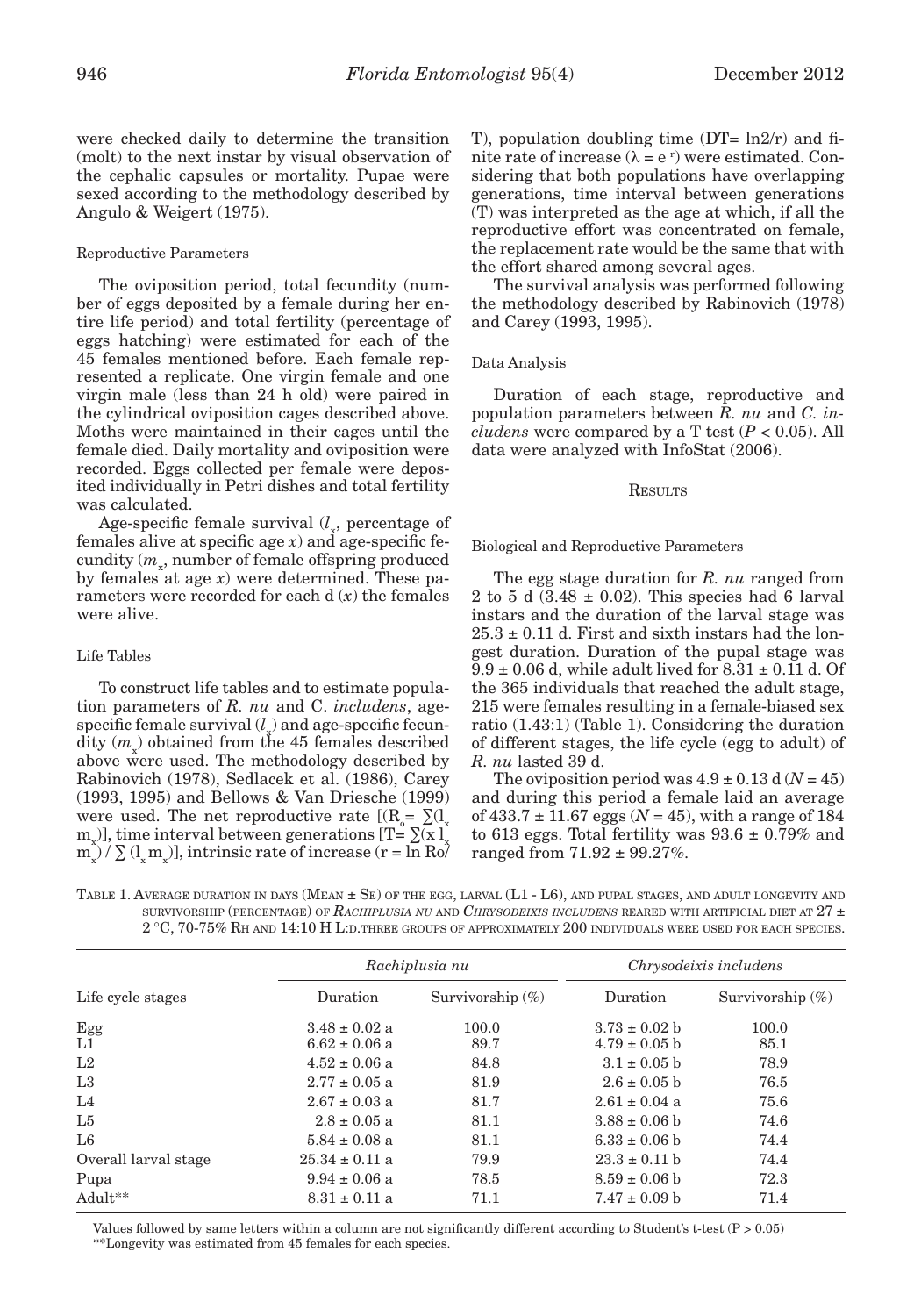The egg stage duration for *C. includens* ranged from 3 to 5 d  $(3.73 \pm 0.02)$ . Larval development was completed in 6 instars during a period of 23.3  $\pm$  0.11 d. As with *R. nu*, the first and sixth larval instars had the longest duration. The pupal stage duration was  $8.59 \pm 0.06$  d and longevity was  $7.47 \pm 0.09$  d. Of the 340 individuals that reached the adult stage, 206 were females resulting in a female-biased sex ratio (1.5:1) (Table 1). Taking into account our results, the life cycle (egg to adult) of *C. includens* fed on artificial diet was completed in 43 d.

The oviposition period was  $4.5 \pm 0.14$  d and total fecundity during this period was  $318.4 \pm 9.88$ eggs per female ranging from 155 to 449 eggs per female ( $N = 45$ ). Total fertility was  $84.9 \pm 2.46\%$ and ranged from 32.9 to 98.83%.

All biological (Table 1) and reproductive parameters varied significantly between *R. nu* and *C. includens* [egg (t-test, *t* = -7.3; df = 987; *P* < 0.0001), larva (t-test, *t* = 13.03; df = 762; *P* < 0.0001), pupa (t-test, *t* = 16.29; df = 745; *P* < 0.0001), longevity (t-test,  $t = 6.03$ ; df = 88;  $P =$ 0.0001), oviposition period (t-test, *t* = 1.98; df = 88; *P* = 0.05), total fecundity (t-test,  $t = 3.36$ ; df = 88; *P* = 0.001), total fertility (t-test, *t* = 7.69; df = 88; *P* < 0.0001)]. Differences were also significant when comparing duration of each larval instar between species. Duration of L1 (t-test,  $t = 22.6$ ; df = 861; *P* < 0.0001), L2 (t-test, *t* = 17.65; df = 810; *P* < 0.0001) and L3 (t-test, *t* = 2.54; df = 783; *P* = 0.01) was higher for *R. nu* than for *C. includens*, while duration of L5 (t-test,  $t = -14$ ; df = 700;  $P < 0.0001$ ) and L6 (t-test, *t* = -5.08; df = 755; *P* < 0.0001) was higher for *C. includens*. Differences were not significant when duration of the fourth larval instar was compared between species ( $t$ -test,  $t = 1.32$ ; df  $= 777; P = 0.18.$ 

#### Life Tables

Population parameters of both species are shown in Table 2. The only parameter that differ between  $R$ . *nu* and  $C$ . *includens* was " $R_o$ " (t-test,  $t = 6.3$ ; df =  $88$ ;  $P < 0.0001$ ). No differences were detected when T (t-test,  $t = -0.1$ ; df = 88;  $P = 0.89$ ), r (t-test, *t* = 1.55; df = 88; *P* = 0.12), DT (t-test, *t* =  $-1.33$ ; df = 88; P = 0.18) and  $\lambda$  (t-test, t = 1.71; df = 88; *P* =0.09) were compared between species. Because " $R_{o}$ " values were greater than 1.0 for both

species, the 2 populations under laboratory conditions increased in size. The number of times that a population of *R. nu* and *C. includens* multiplies per generation was 252.69 and 192.71 respectively, which indicates that a female of these 2 species can produce on average other 253 and 193 new females respectively in each generation (Table 2). For both species, reproductive effort (T) was concentrated in the third d, when females put the most amounts of eggs showing that *R. nu* and *C. includens* continually multiply within the limits of their breeding season.

Age-specific survival  $(l_x)$  and age-specific fecundity  $(m_x)$  of *R. nu* and *C. includens* females are illustrated in Fig. 1. Fecundity was higher for *R. nu* and increased from d 2 to 3 with values of 66.1 and 77.2 eggs per female, respectively (Fig. 1a). *C. includens* showed one peak of high fecundity from 2 to 3 d with 61.4 eggs per female (Fig. 1b).

Considering the survival analysis, an average of 71.1% of the *R. nu* individuals reached the adult stage (Table 1). The life expectancy (*ex*) curve showed 4 periods of mortality (Fig. 2). The highest one occurred from egg stage to first larval instar; the second and third periods occurred from the first to second instar and from second instar to third instar, respectively, and the fourth one occurred before adult emergence. Similar to *R. nu*, 71.4% of *C. includen*s individuals reached the adult stage (Table 1). The life expectancy curve showed 3 periods of high mortality for this species (Fig. 2). The first period was from egg stage to first larval instar, the second period occurred from the first to second instar and the third one was from second to third instar. The survivorship curves of the 2 species (Fig. 3) resemble the theoretical type I (Rabinovich, 1978).

#### **DISCUSSION**

This study assessed biological and reproductive parameters of 2 species of polyphagous Plusiinae that have been recognized as serious pests in soybean crops in Argentina. *Rachiplusia nu* and *C. includens* reared on artificial diet did not show similar biological characteristics. Duration of life cycle, longevity, oviposition period, total fecundity, total fertility and  $R_{\text{o}}$  varied between species. However, T, r, DT and  $\lambda$  were similar for *R*. *nu* and *C. includens*.

TABLE 2. POPULATION PARAMETERS OF *RACHIPLUSIA NU* AND *CHRYSODEIXIS INCLUDENS* REARED WITH ARTIFICIAL DIET AT 27 ± 2 °C, 70-75% RH AND 14:10 H L:D.

| <b>Species</b>         | $R_{\rm g}$         |                   | r                 | DТ                |                   |
|------------------------|---------------------|-------------------|-------------------|-------------------|-------------------|
| Rachiplusia nu         | $252.69 \pm 7.39$ a | $3.01 \pm 0.1$ a  | $1.93 \pm 0.07$ a | $0.38 \pm 0.01$ a | $7.77 \pm 0.67$ a |
| Chrysodeixis includens | $192.71 \pm 5.99$ b | $3.03 \pm 0.09$ a | $1.79 \pm 0.05$ a | $0.4 \pm 0.01$ a  | $6.44 \pm 0.4$ a  |

Values followed by same letters within a column are not significantly different according to Student's t-test (P > 0.05)  $R_{o}$ : net reproductive rate, T: time interval between generations (days), r: intrinsic rate of increase (females/female/day), DT: population doubling time (days), l: finite rate of increase (days).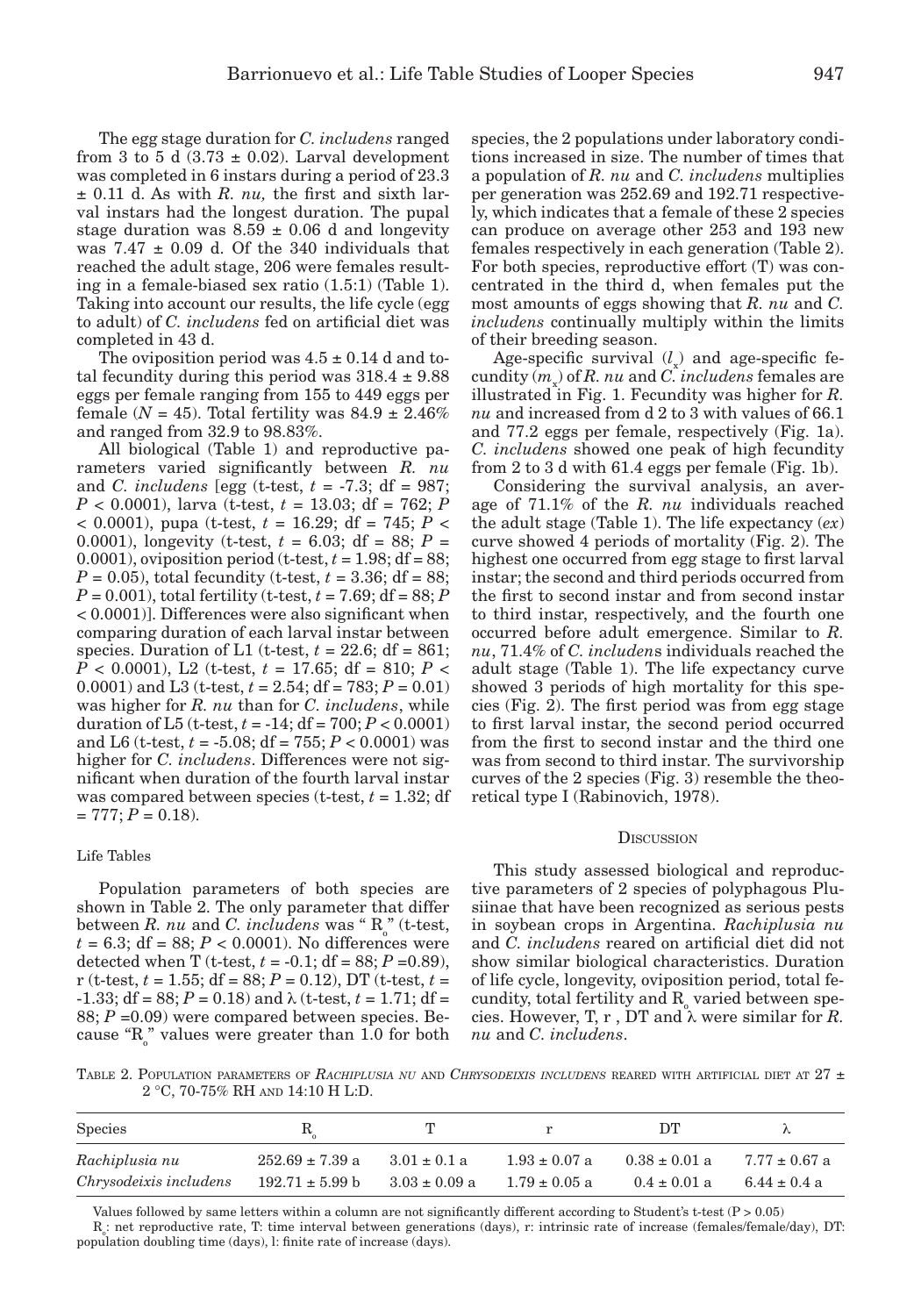

Fig. 1: Survival  $l_{x}$  (a) and fecundity  $m_{y}$  (b) of females of *Rachiplusia nu* (solid line) and *Chrysodeixis includens* (dashed line) reared with artificial diet at 27 ± 2 °C, 70-75% RH and 14:10 h L:D.

Results of our study show that *R. nu* and *C. includens* takes approximately 39 and 43 d, respectively to complete a single generation (from egg to adult) under laboratory conditions. Larval developmental time varied from 23 to 26 d according to the species, and was longer than reported by others (Boldt et al. 1975; Herzog 1980; Shourt & Sparks 1981; Kidd & Orr 2001; Navarro et al.



Rachiplusia nu ----- Chrysodeixis includens

Fig. 2: Life expectancy (*ex*) curves age-specific of *Rachiplusia nu* (solid line) and *Chrysodeixis includens* (dotted line) reared with artificial diet at 27  $\pm$  2  $^{\circ}{\rm C},$  70-75% RH and 14:10 h L:D.



Rachiplusia nu ----- Chrysodeixis includens

Fig. 3: Age-specific survivorship (*lx*) curves of *Rachiplusia nu* (solid line) and *Chrysodeixis includens* (dashed line) reared with artificial diet at  $27 \pm 2$  °C, 70-75% RH and 14:10 h L:D.

2009). Larval developmental can vary widely depending on rearing conditions (temperature, humidity, etc.), host diet, or host phenology. For example, larvae of other Plusiinae species as *Trichoplusia ni* (Noctuidae) held at 25 °C consumed 23% more leaf area than those held at 20 ºC and 32% more than those held at 30 °C (Boldt et al. 1975). Temperature and humidity have been recognized as important factors affecting life history of lepidopterans (Boldt et al. 1975; Sandhu et al. 2010; Tamiru et al. 2012). Although some studies of the species considered here did not specify the environmental conditions considered (Herzog 1980; Navarro et al. 2009), others were performed under similar temperatures (25-27 °C) but humidity ranged from 40 to 80% (Boldt et al. 1975; Shourt & Sparks 1981; Kidd & Orr, 2001). However, host-plant nutritional value has also been proposed among other factors affecting survivorship of development stages (Pereyra & Sanchez 2006). Ruffinelli (1942) found that when *R. nu* was reared on sunflower, the egg duration period was longer but the larval and pupae periods were shorter compared with individuals of *R. nu* reared on artificial diet. The use of fresh soybean leaves rather than the artificial diet used in this study appears to shorten the larval and pupal periods (Sanchez & Pereyra 1995). Fresh plant material also appears to affect *C. includens* development time, as our results suggest longer larval development times than reported by others (Boldt et al. 1975; Herzog 1980; Shourt & Sparks 1981; Kidd & Orr, 2001; Navarro et al. 2009). Supernumerary larval stages for *C. includens* have been reported depending on diet used (Navarro et al. 2009) and represent a disadvantage for experimental colonies reared in the laboratory because extra larval stages tend to prolong the life cycle. The artificial diet evaluated here, which includes bean flour, wheat germ and brewer's yeast, has been widely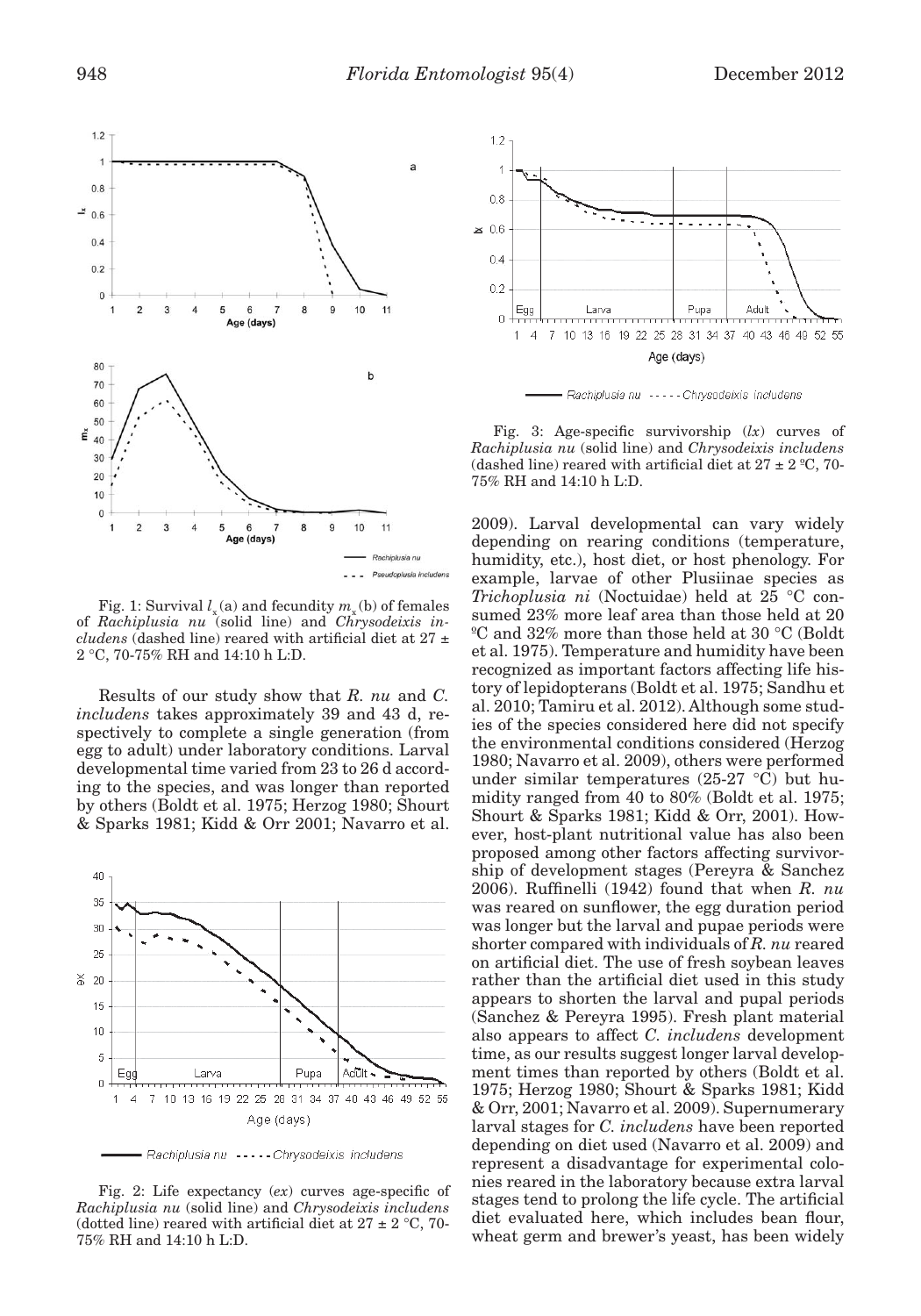used to rear other polyphagous lepidopterans like *Spodoptera frugiperda* (Noctuidae) and *Diatraea saccharalis* (Crambidae) (Murúa et al. 2003, 2008; Prieto et al. 2008). However, some critical nutrients may be lacking for a better performance of *R. nu* and *C. includens* since many authors reported the importance of nutritional value of the diet for the performance of lepidopteran species. Therefore, the identification of critical nutrients for incorporation into the diet to shorten the life cycle may be the next important step.

Adults of semi-loopers had an average survival time of 7-8 d with maximum progeny production of females occurring from d 2 to 3. Longevity of *R. nu* and *C. includens* were similar to those reported by Pereyra (1994) and Jensen et al. (1974) under laboratory conditions. However, no records of adult longevity are known for these species under field conditions. Adult longevity and resulting reproductive qualities may vary according to the nutritional quality of the larval diet and the adult food. Pereyra (1994) found that soybean leaf age (vegetative or reproductive stage) affected female longevity and the oviposition period of *R. nu*. Jensen et al. (1974), mentioned that different sources of adult food (10% honey solution, 10% sugar solution or nectar of cotton blossoms) affected longevity, mating and the oviposition period of *C. includens*. Female longevity and the sex ratio for *R. nu* were similar but, the oviposition period and fecundity differed from those reported by others (Popich 1992; Pereyra 1994; Sanchez & Pereyra 1995; Kidd & Orr 2001; Navarro et al. 2009). Also Navarro et al. (2009) reported higher fecundity of *C. includens* than recorded in our study. Different laboratory conditions where such studies were conducted (temperature or humidity) may explain the differences with our results.

Life tables are an important tool to describe the growth potential of a species, and our results suggest that both *R. nu* and *C. includens* have a high capacity to increase populations under laboratory. These 2 species compared here show, in general, similar population characteristics. For *R. nu*, Sanchez & Pereyra (1995) reported a higher net reproductive rate but lower values for the rate of population increase, and the finite rate of increase. For all the variables registered, the different environmental conditions may satisfactorily explain the differences in results. Life table parameters are usually affected by temperature and it's been shown with other lepidopteran species that as the temperature rises, so does the rate of population increase until a maximum temperature is achieved (Chi 1988; Murúa & Virla 2004; Sandhu et al. 2010). Also, rearing temperature affects the number of female offspring produced (Sandhu et al. 2010).

The life table analysis determined that *R. nu* and *C. includens* have the potential to quickly increase their populations under controlled rearing conditions. The high proportion of individuals surviving to the adult stage with a high fecundity and a short population doubling time give *R. nu* and *C. includens* a considerable biotic potential. Results of this study suggest that overlapping stages added to the extended oviposition period, would confound the precise prediction of seasonal occurrence of life stages, optimal sample scheduling and timing of control measures in natural populations of both species.

The life expectancy curves (*ex*) indicated the critical ages of mortality. Individuals of *R. nu* and *C. includen*s reared on artificial diet revealed higher mortality at early stages (egg and first instar larvae); however mortality was lower than found by Sanchez & Pereyra (1995). These authors reported that mortality ranged between 25 and 58% in larvae and between 33 and 69% in adults of *R. nu*. Mortality in the egg stage was lower than 10% and no mortality was found in the pupal stage. For *C. includen*s, Ashfaq et al. (2001) reported that the mortality during the larval stage was significantly affected by the length of time that first and third instars, but not fifth instar, fed on Bt-cotton. On the other hand, survival to pupation of *C. includen*s larvae obtained in this study (72.3%) was intermediate to that reported by Kidd & Orr (2001) who found survival to range between 61.5 and 94.5%. The survivorship curve (*lx*) represents the proportion of living individuals at a certain age in relation to the initial number of individuals. The Theoretical type I curve was also described for *R. nu* reared on fresh soybean leaves (Sanchez & Pereyra 1995).

This study is the first record of rearing *R. nu* and *C. includens* on an artificial diet. The use of artificial diet for mass rearing is practical because it provides the easiest and most consistent food source, and eliminates most problems involved with the production and maintenance of host plants. Because of the agricultural importance of *R. nu* and *C. includens* and their simultaneous presence in soybean fields causing crop damage, the maintenance of both colonies under laboratory conditions and following the same procedures, is imperative to achieve mass rearing of these pests. Establishment of experimental colonies following the rearing procedure described here may facilitate different biological studies as well as help to develop new management programs. In these sense, improved rearing procedures will help in diet incorporation studies for host plant resistance and assessment of transgenic genotypes.

## **ACKNOWLEDGMENTS**

We are grateful to Ing. Juan Carlos Morales and Maximiliano Alcocer from Consultora Rurais SRL (Tucumán, Argentina) for allowing us to use the laboratories and breeding chambers. We thank E. Willink,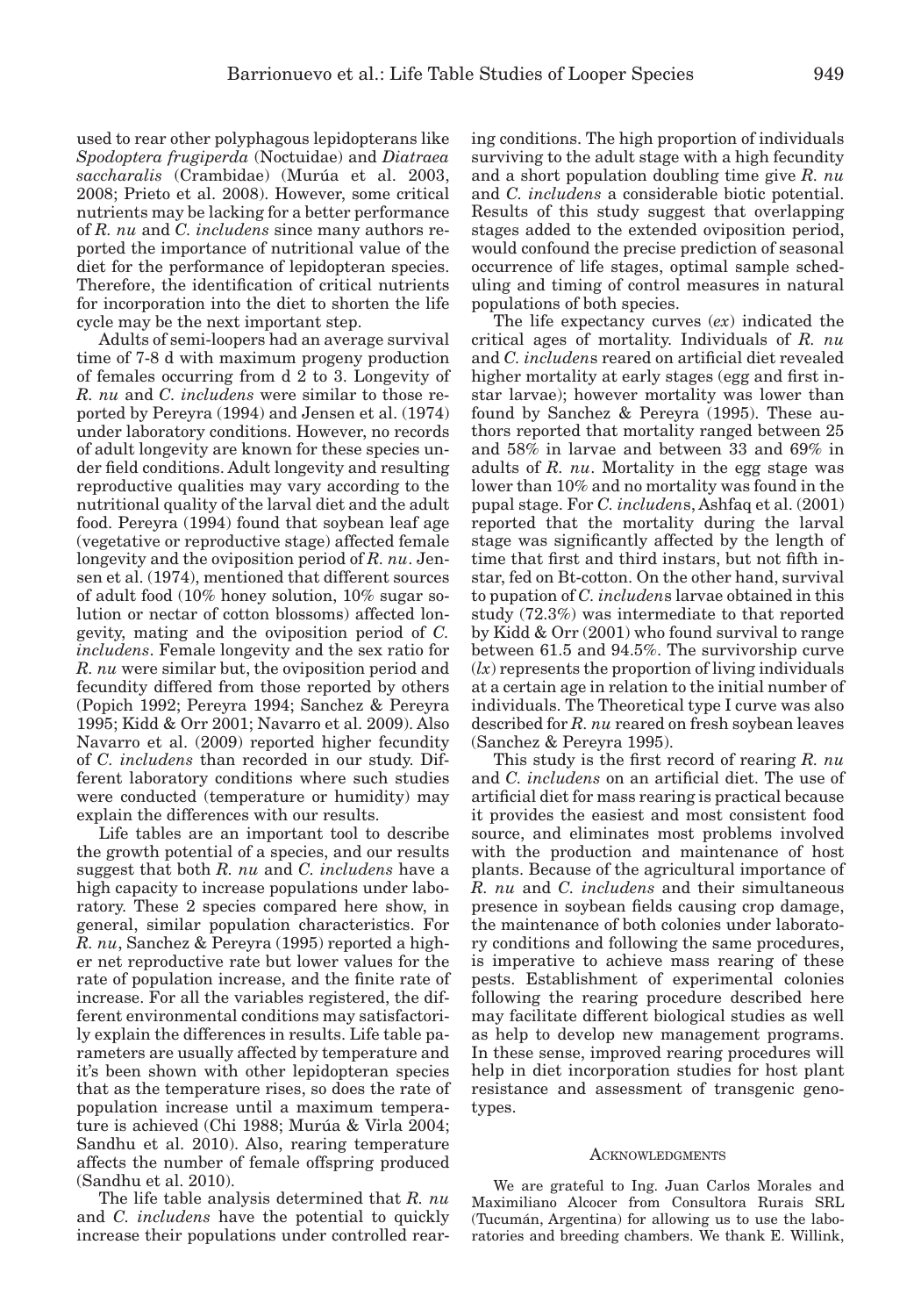T. Vera, G. Van Nieuwenhove and 3 anonymous reviewers for constructive comments on an earlier draft of the manuscript. This study was supported in part by Consejo de Investigaciones de la Universidad Nacional de Tucumán (CIUNT N° G431), Consejo Nacional de Investigaciones Científicas y Técnicas (PIP CONICET N° 0696) and EEAOC.

## REFERENCES CITED

- ANGULO, A. O., AND WEIGERT, G. T. H. 1975. Estados inmaduros de Lepidópteros Noctuidos de importancia económica en Chile y claves para su identificación (Lepidoptera: Noctuidae). Soc. Biol. Concepción, Publ. Especial N° 2. 153 pp.
- ARTIGAS, J. N. 1994. Entomología Económica. Insectos de interés agrícola, forestal, médico y veterinario (nativos, introducidos y susceptibles de ser introducidos). Vol. 2. Edic. Universidad de Concepción, Concepción.
- ASHFAQ, M., YOUNG, S. Y., AND MCNEW, R. W. 2001. Larval mortality and development of *Pseudoplusia includens* (Lepidoptera: Nostuidae) reared on a transgenic *Bacillus thuringiensis*-cotton cultivar expressing CryIAc insecticidal protein. J. Econ. Entomol. 94: 1053-1058.
- BARRIONUEVO, M. J. 2011. Redescripción de los estados preimaginales de *Rachiplusia nu* (Lepidoptera: Noctuidae). Rev. Soc. Entomol. Argentina 70(3-4): 169-184.
- BELLOWS, T. S, AND VAN DRIESCHE, R. G. 1999. Life table construction and analysis for evaluating biological control agents, pp. 199-223 *In* T. S. Bellows and T. W. Fischer [eds.], Handbook of Biological Control. Principles and Applications of Biological Control, Academic Press.
- BETANCOURT, C. M., AND SCATONI, I. B. 2006. Lepidópteros de importancia económica en el Uruguay. Reconocimiento, biología y daños de las plagas agrícolas y forestales. 2da Edición, Hemisferio Sur, Montevideo.
- BOLDT, P. E., BIEVER, K. D., AND IGNOFFO, C. M. 1975. Lepidopteran pest of soybeans: consumption of soybean foliage and pods and development time. J. Econ. Entomol. 68: 480-482.CAREY, J. R. 1995. Insect demography, pp. 289-303 *In* Encyclopedia of Environmental Biology (2), Academic Press.
- CAREY, J. R. 1993. Applied demography for biologists with special emphasis on insects. Oxford Univ. Press, New York. 206 pp.
- CAREY, J. R. 1995. Insect demography, pp. 289-303 *In* Encyclopedia of Environmental Biology (2), Academic Press.
- CASMUZ, A. S., ZAIA, D. G., SOCIAS, M. G., AND DE LA VE-GA, M. 2009. Evaluación del impacto del complejo de orugas defoliadoras en soja de diferentes grupos de madurez *In* M. Devani, F. Ledesma and J. R. Sanchez [eds.], El cultivo de la soja en el noroeste argentino Campaña 2008/2009, Publicación Especial EEAOC 38, EEAOC*,* Tucumán, Argentina.
- CHI, H. 1988. Life-table analysis incorporating both sexes and variable development rates among individuals. Environ. Entomol. 17: 26-34.
- DE FREITAS BUENO, R. C. O., DE FREITAS BUENO, A., MOS-CARDI, F., POSTALI PARRA, J. R., AND HOFFMANN-CAMPO, C. B. 2011. Lepidopteran larva consumption of soybean foliage: Basis for developing multiple-species economic thresholds for pest management decisions. Pest Mgt. Sci.67 (2): 170-174.
- DEVANI, M. R., RICCI, O., PÉREZ, D. R., LEDESMA, F, AND LENIS, J. M. 2006. Importancia de la producción de soja en el mundo y en Argentina, pp. 19-22 *In* M. R. Devani, F. Ledesma, J. M. Lenis and L. D. Ploper [eds.], Producción de soja en el noroeste Argentino. Santamarina y Asoc., San Miguel de Tucumán, Tucumán.
- EICHLIN, T. D., AND CUNNINGHAM, H. B. 1978. The Plusiinae (Lepidoptera: Noctuidae) of America north of Mexico, emphasizing genitalic and larval morphology. U. S. Dept. Agric*.* Tech. Bull. No. 1567, Washington, D.C.
- FICHETTI, P. 2003. Caracterización de Lepidoptera perjudiciales en cultivos de la región central argentina. Tesis Doctoral, Fac. Cs. Exactas, Físicas y Naturales, Univ. Nac. de Córdoba, Argentina. 270 pp.
- HERZOG, D. C. 1980. Sampling Soybean Looper on Soybean, pp. 141 *In* M. Jogan and D. C. Herzog [eds.], Sampling methods in soybean entomology. Springer Verlag, New York. 141 pp.
- IGARZABAL, D., FICHETTI, P., AND TOGNELLI, M. 1994. Claves prácticas para la identificación de larvas de Lepidoptera en cultivos de importancia agrícola en Córdoba (Argentina). Gayana (Zoologia) 58: 99-142.
- IGARZABAL, D., FICHETTI, P., NAVARRO, F., MAS, G., AND MORRE, J. 2011. Identificación de orugas en soja, pp. 48-54 *In* Manejo de Orugas defoliadoras, manual técnico Dupont® Coragen®.
- JENSEN, R. L., NEWSOM L. D., AND GIBBENS J. 1974. The soybean looper: effects of adults nutrition on oviposition, mating frequency, and longevity. J. Econ. Entomol. 4: 467-470.
- JOST, D. J., AND PITRE, H. N. 2002. Soybean looper (Lepidoptera: Noctuidae) oviposition on cotton and soybean of different growth stages: influence of olfactory stimuli. J. Econ. Entomol. 95: 286-293.
- KIDD, K. A., AND ORR, D. B. 2001. Comparative feeding and development of *Pseudoplusia includens* (Lepidoptera: Noctuidae) on kudzu and soybean foliage. Ann. Entomol. Soc. Am. 94: 219-225.
- KITCHING, I. J., AND RAWLINS, J. E. 1987. Spectacles and silver Ys: a synthesis of the systematics, cladistics and biology of the Plusiinae (Lepidoptera: Noctuidae). Bull British Mus. Nat. Hist. Entomol. Ser. 49: 153-234.
- LAFONTAINE, J. D., AND POOLE, R. W. 1991. Noctuoidea (part): Plusiinae, pp. 1-182 *In*: R. W. Hodges, D. R. Davis, T. Dominic, D. C. Ferguson, J. G. Franclemont, E. G. Munroe and J. A. Powell [eds.], The Moths of America North of Mexico, fasc.25.1, Allen Press, Lawrence.
- LUNA, M. G., AND GRECO, N. M. 1998. Disposición espacial de larvas de *Rachiplusia nu* Guenée (Lepidoptera: Noctuidae) asociados en el cultivo de soja. Ecol. Austrailia 8: 41-47.
- MEAGHER, R. L., AND LANDOLT, P. J. 2008. Attractiveness of binary blends of floral odorant compounds to moths in Florida, USA. Entomol. Exp. Appl. 128: 323-329.
- MURÚA, M. G., AND VIRLA, E. 2004. Population parameters of *Spodoptera frugiperda* (Smith) (Lep.: Noctuidae) fed on corn and two predominant grasses in Tucumán (Argentina). A laboratory study. Acta Zool. Mexicana, Nueva Serie 1: 199-210.
- MURÚA, G.; DEFAGO, V., AND VIRLA, E. 2003. Evaluación de cuatro dietas artificiales para la cría de *Spodoptera frugiperda* (Lep.: Noctuidae) destinada a man-